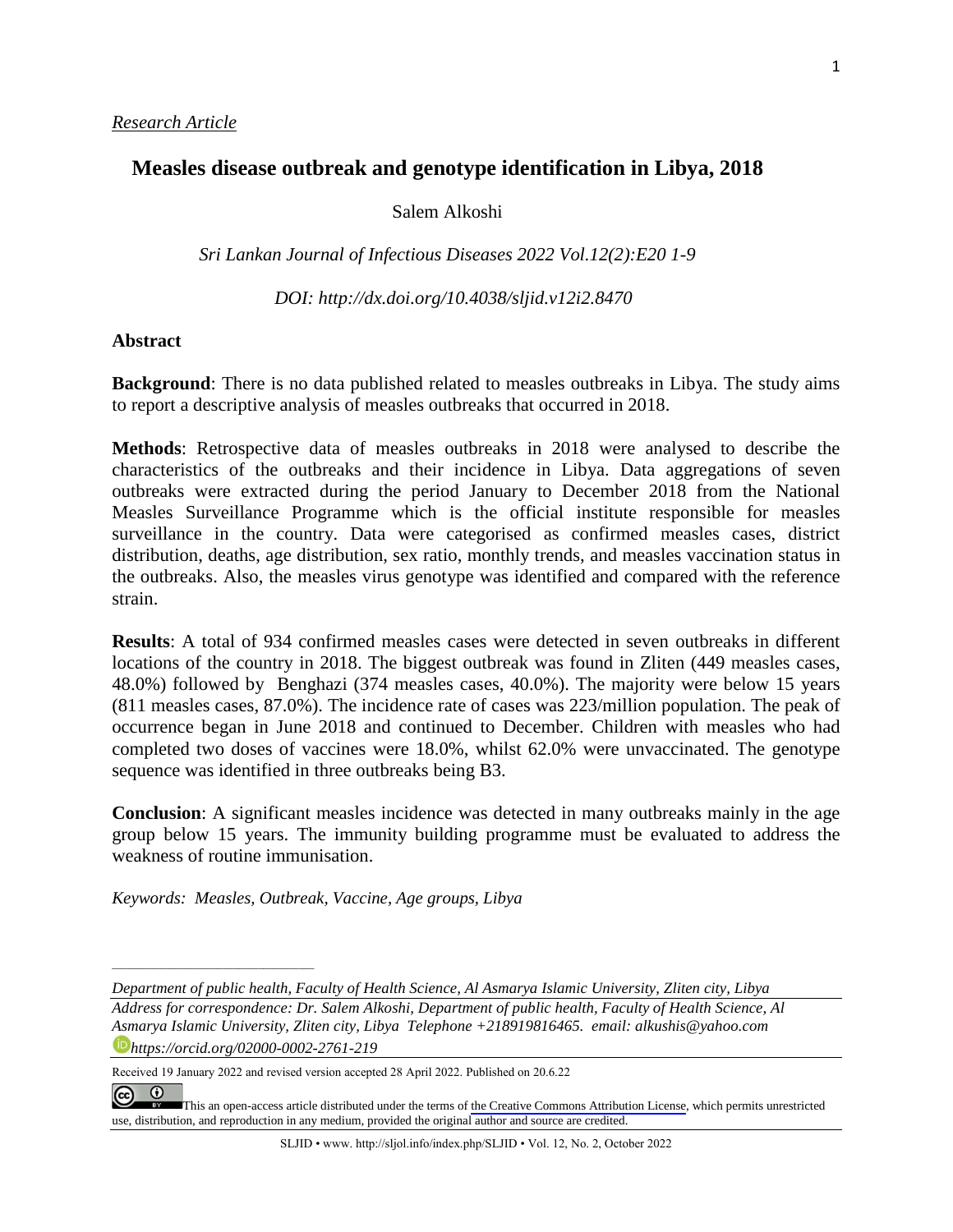## **Introduction**

Measles is a contagious infectious disease, with significant mortality in children with malnutrition and low immunity, although all age groups are vulnerable, especially if unvaccinated. It could cause lifelong complications such as blindness. In spite of the availability of a cost effective vaccine, WHO reports that in 2018, there were more than 140,000 deaths due to measles globally, mostly among children under five years.<sup>1,2</sup> Measles is six times more infectious than influenza, and complications may occur in  $20\%$  of cases.<sup>3</sup> The measles vaccine (MCV) is effective, safe, and relatively inexpensive. Measles can be prevented by giving the vaccine to children between 9 months and 15 years. The coverage rate of the measles vaccine is substantially increased through routine childhood vaccination and mass vaccination campaigns globally.<sup>1</sup> The effectiveness of MCV may reach 97% of children if two doses are given but does not exceed 93% if only one dose is given.<sup>4,5</sup> In Libya, two doses of MCV are given to children through routine childhood vaccination at the ages of 12 and 18 months. <sup>6</sup> Measles outbreaks can occur when there are enough susceptible individuals for effective transmission. These outbreaks can occur every two to three years with low vaccine coverage and may occur with lengthened inter-epidemic periods when there is high vaccination coverage.<sup>7</sup>

According to surveillance standard operating procedures for communicable disease surveillance and response (SOPs) in Libya, an outbreak is proven when there are at least 3 confirmed cases which are epidemiologically or virologically-linked.<sup>8</sup> The genetic characterisation of the measles virus in Libya was B3 since 2005. The country planned to take action for an elimination stage goal in 2005, starting with a national measles and rubella (MR) campaign. The number of cases dropped from 2771 in 2004 to 292 in 2005. However, the number of cases steadily increased thereafter to reach 1852 in 2018. Measles outbreaks have not been reported in the last five years 8,9,10,11

This study aims to introduce a descriptive analysis of the measles burden including the genotype in Libya in 2018.

## **Methods**

The study provides a descriptive analysis of the measles outbreak and an estimated incidence of measles cases during the outbreaks in 2018, and a comparison with the measles outbreaks between 2013 and 2017. Data for the period January to December 2018 was extracted from the National Measles Surveillance Programme (NMSP). NMSP is an official laboratory affiliated to the National Centre for Disease Control (NCDC) and is responsible for the collection of data on measles. The data used in the study were confirmed measles cases, distribution in districts, deaths, age distribution, sex ratio, monthly trends, and vaccination status of each case.

To confirm a measles case, NMSP receives the notification of suspected measles from a surveillance officer at a health facility based on a case definition which is "a case with skin rash and fever at any age<sup> $(8,11,12,13)$ </sup>. The case officer then completes an application form and collects a blood sample from the suspected case. The form and sample are sent to the National Measles Laboratory (NML) where testing is done using the SERION ELISA, Measles Viruses IgM from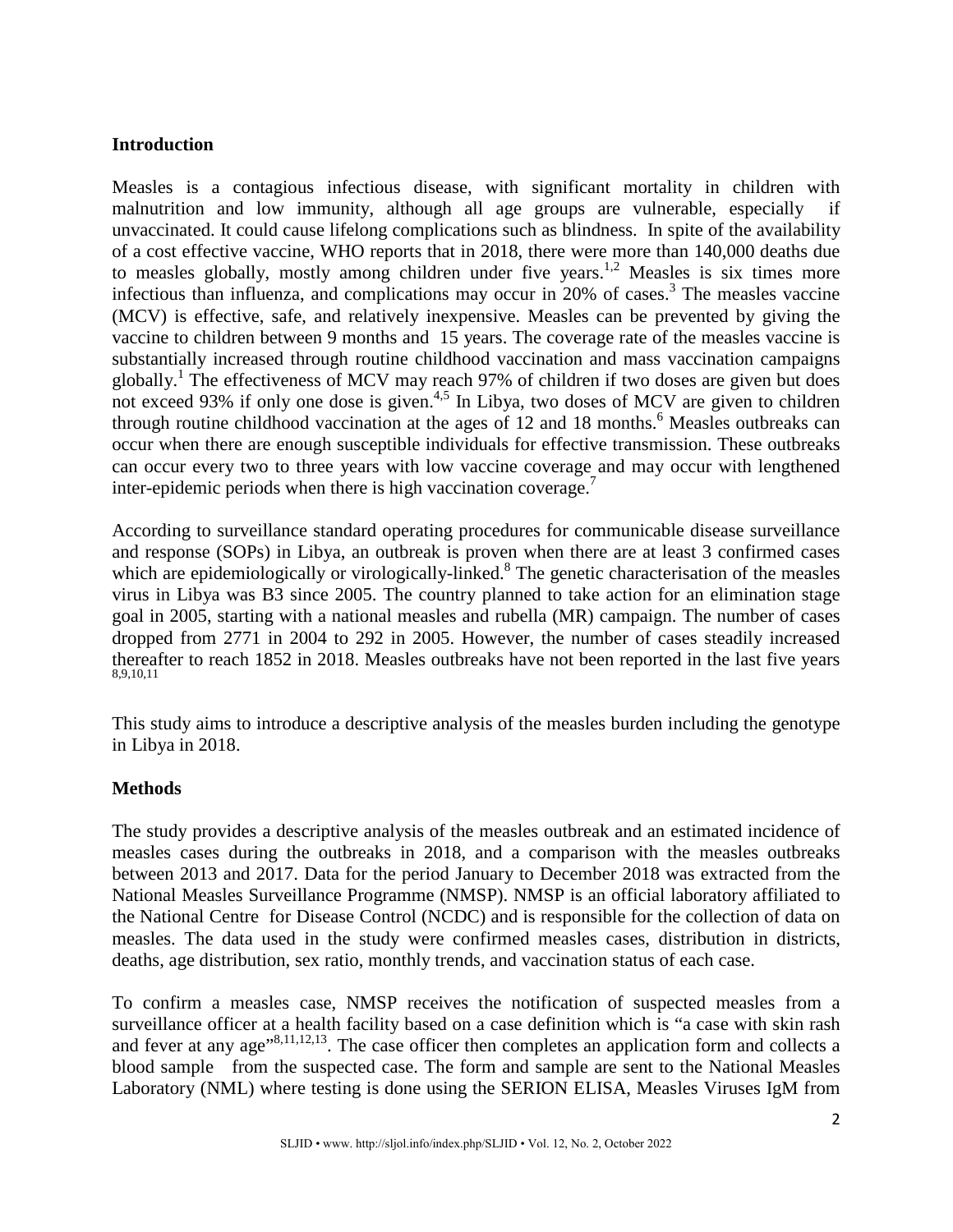INSTITUT VIRION/SERION GMBH industry approved and supplied by the WHO. The NML is a part of the NCDC, approved by the World Health Organisation (WHO) which supplies kits and materials, and trains laboratory staff. Results are interpreted by the national measles focal point who is responsible for implementing the measles programme, issuing weekly reports and identifying outbreaks.

In addition, the study will present the distribution of measles cases on a spot map. The NMSP determined the outbreaks according to the measles outbreak definition which is "three or more laboratory-confirmed cases epidemiologically linked".<sup>8, 13</sup>

Measles genotype was identified at the regional reference laboratory in Tunis. The genotype detected was compared with previous measles genotypes (the reference strain) to determine whether it is identical or imported.<sup>14,15</sup> The SOPs (as defined in the introduction) are used to identify any outbreak of infectious diseases in Libya.

Excel software was used to analyse the data. SPSS software was used to compare measles cases according to age and gender using T-Test, with significance at p-values <0.05. . The incidence of cases in the outbreak were calculated based on estimates of population census in 2018.<sup>16</sup>

The management of NMSP gave permission for the measles outbreak data for 2018 to be analysed and published.

## **Results**

## **Number of cases, districts, and genotype**

There were seven outbreaks that occurred in different districts of the country. The total number of confirmed measles cases in the 7 outbreaks was 934 of which 214 were NML confirmed, while 720 were epidemiologically linked to positive measles cases confirmed by NML.

Two measles death were confirmed as epidemiologically-linked in Algatroun and Zliten with no complications registered. Measles virus genotype was determined in the three outbreaks to be B3.

Table 1 shows the number of cases in each outbreak. Figure 1 shows the distribution of the outbreaks within the country and the density of cases within each city. All the outbreaks were related to each other as shown in Figure 2.

## **Spot map of measles cases**

Most measles cases were detected in Zliten (n=449; 48%) which was the largest outbreak in 2018 followed by Benghazi (n=374; 40%). The number of cases elsewhere varied from 5 (0.5%) in Obari to 70 (7%) in the capital, Tripoli (Figure 1)

## **Monthly trends**

The cases significantly increased to a peak in July (n=183) and steadily decreased until September; and then continued at a similar level up to the end of the year (Fig 3).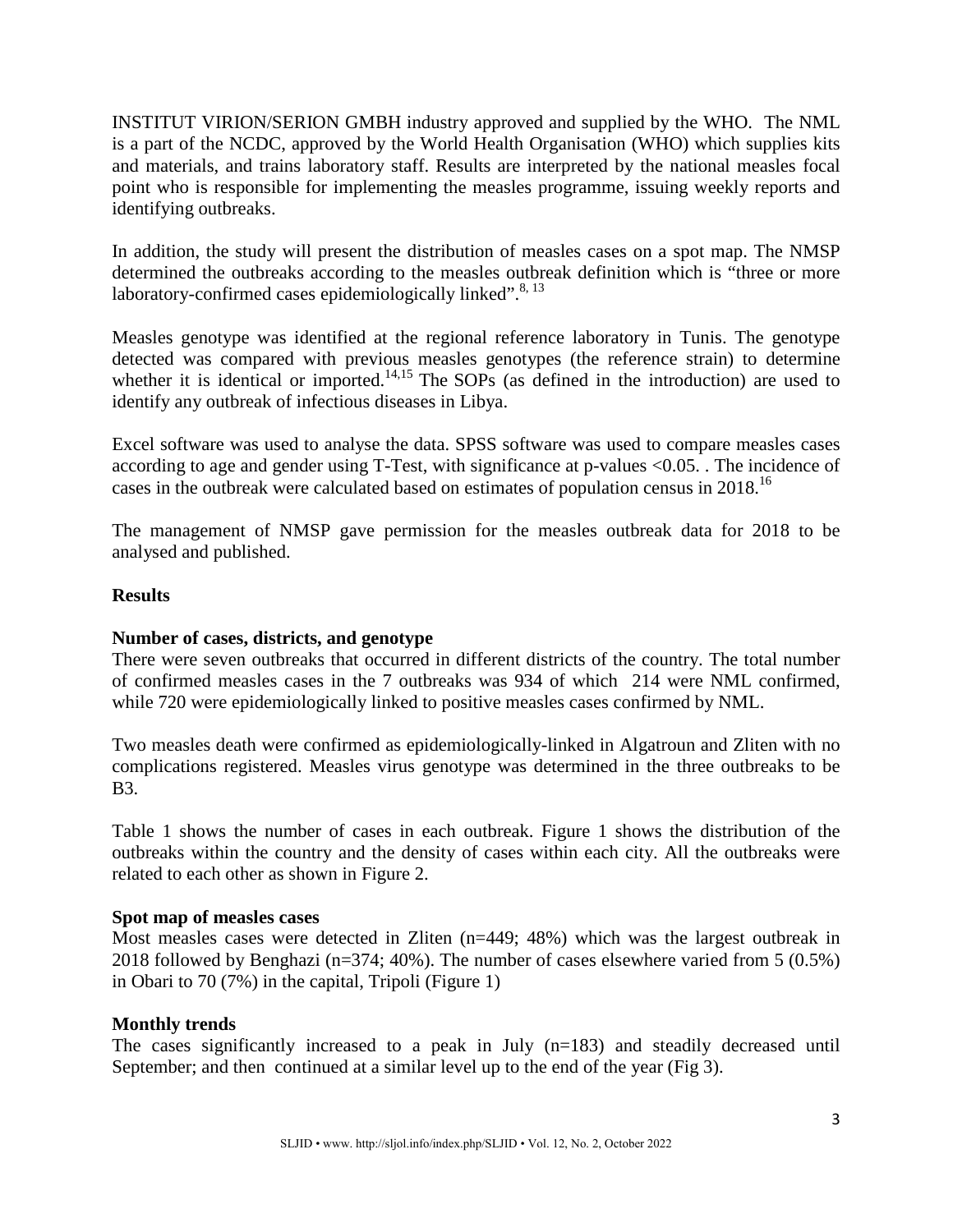#### **Age distribution, sex ratio, and case fatality rate**

Children less than one year made up 38% of all patients with measles in 2018 with 33% between 1-5 years and 18% between 5-15 years. Children <15 years therefore contributed to 87% of measles cases during the 2018 outbreaks (Table 2). There was no gender difference as shown in Table 2. Deaths occurred in 2 measles cases with a case fatality rate of 0.2%. No complications were registered in the patients' files

Two-thirds of measles cases (575, 62%) were unvaccinated children, whilst 49 children were vaccinated with one dose (5%) and 155 (18%) had received two doses (Figure 4).

| <b>District</b>  | <b>Started</b><br>(Month) | Lab measles<br>confirmation | Epi-<br><b>Linked</b> | <b>Deaths</b>  | <b>Total</b> | $\frac{6}{6}$ | Genotype                 | <b>Total</b><br>population* | <b>Incidence</b><br>per/million |
|------------------|---------------------------|-----------------------------|-----------------------|----------------|--------------|---------------|--------------------------|-----------------------------|---------------------------------|
| <b>Algatroun</b> | Apr                       | 7                           | 2                     |                | 9            | 0.9%          |                          | 14,310                      | 629                             |
| <b>Zliten</b>    | May                       | 89                          | 360                   |                | 449          | 48.0%         | B <sub>3</sub>           | 250,420                     | 1793                            |
| <b>Obari</b>     | May                       | 5                           | $\boldsymbol{0}$      | $\mathbf{0}$   | 5            | 0.5%          | $\overline{\phantom{a}}$ | 33,146                      | 151                             |
| <b>Alabiar</b>   | July                      | 14                          | 3                     | $\overline{0}$ | 17           | 2.0%          | $\overline{\phantom{a}}$ | 31,720                      | 536                             |
| <b>Morzog</b>    | July                      | 10                          | $\boldsymbol{0}$      | $\mathbf{0}$   | 10           | 1.0%          | $\overline{\phantom{a}}$ | 25,895                      | 386                             |
| <b>Tripoli</b>   | Aug                       | 61                          | 9                     | $\mathbf{0}$   | 70           | 7.4%          | B <sub>3</sub>           | 2,647,301                   | 26                              |
| <b>Benghazi</b>  | Sept                      | 28                          | 346                   | $\mathbf{0}$   | 374          | 40.0%         | B <sub>3</sub>           | 1,193,670                   | 313                             |
| <b>Total</b>     |                           | 214                         | 720                   | 2              | 934          |               |                          | 4,196,462                   | 223                             |

**Table 1. Libyan outbreaks, 2018 Location of outbreaks, case characterization, deaths, genotype and incidence** 

\* Measles incidence was calculated using a formula ( Total number of measles cases / population X one million)



Figure 1. Spot map with distribution of measles cases in Libya, 2018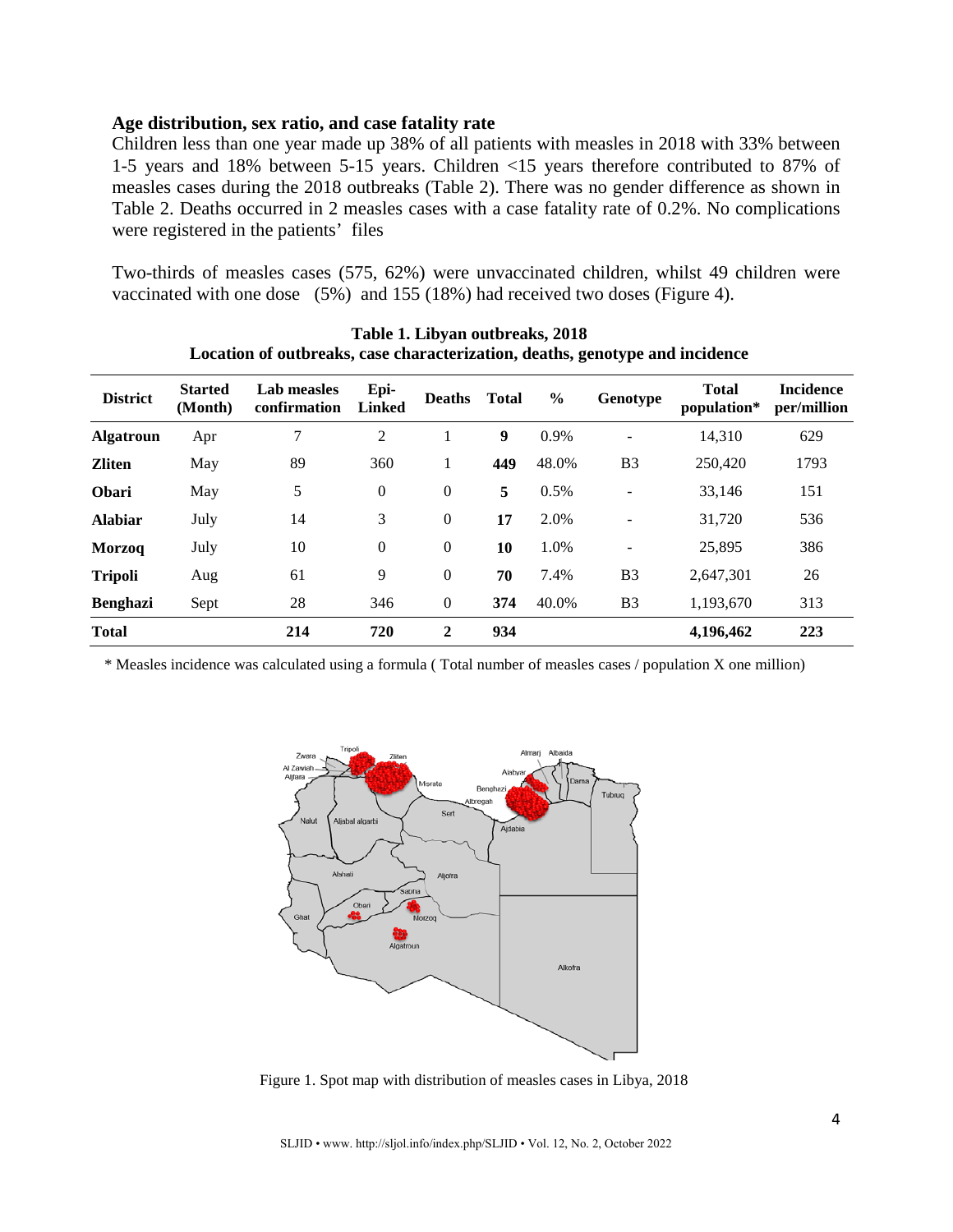The movement of measles from time of entry to Libya in April 2018 is shown in Figure 2.



Figure 2. Spot map with measles outbreak movement in Libya, 2018



Figure 3. Monthly trends of measles cases through the outbreaks in 2018

.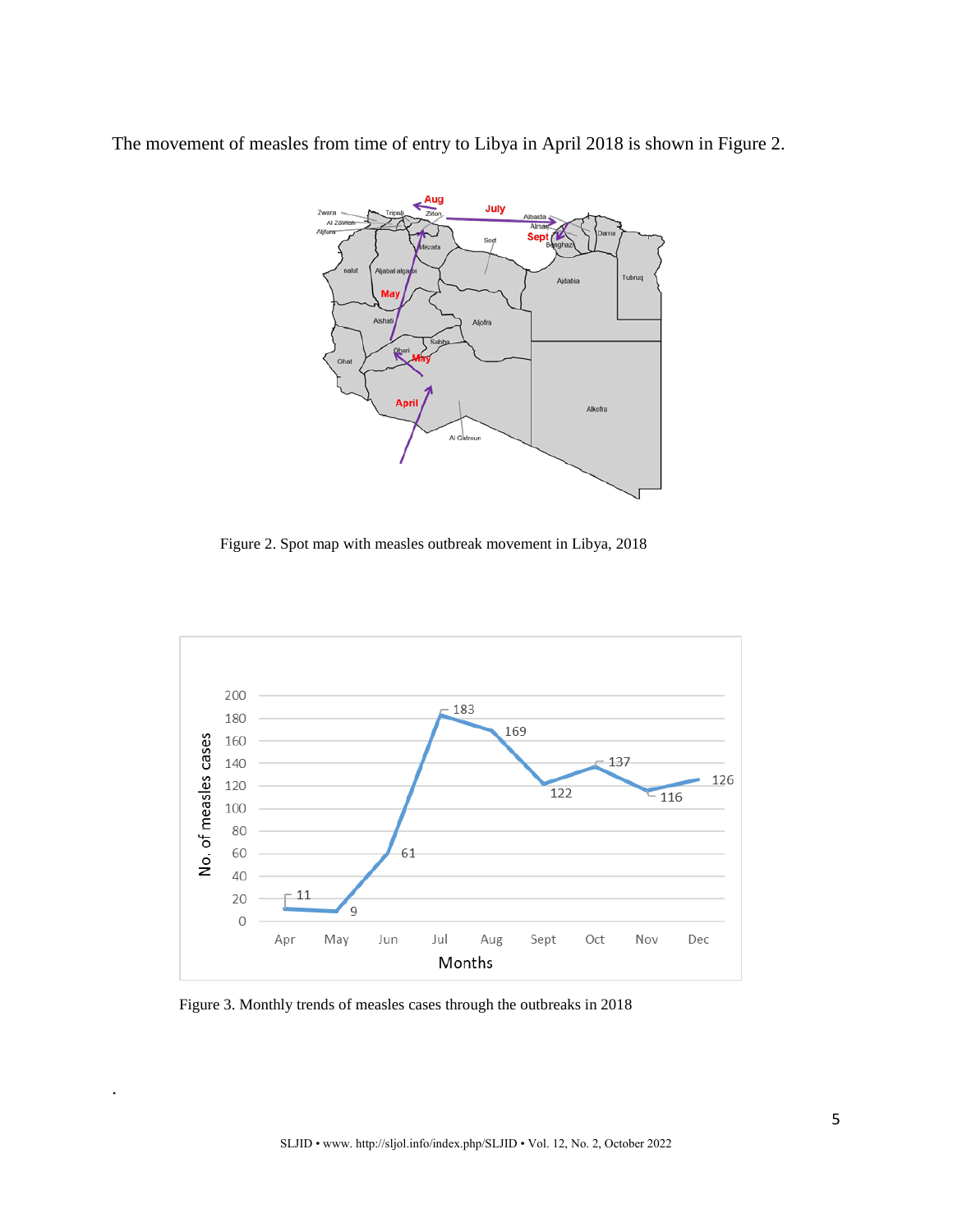| <b>Characteristics</b>  | <b>Confirmed</b><br><b>Measles Cases</b> | $\frac{0}{0}$ | <b>Death</b> | <b>Case Fatality</b><br>Rate | <b>T-Test</b><br>p-value |
|-------------------------|------------------------------------------|---------------|--------------|------------------------------|--------------------------|
| <b>Age Distribution</b> |                                          |               |              |                              | < 0.05                   |
| $0 - 1$                 | 351                                      | 38.0%         | $\theta$     | $\theta$                     |                          |
| $1 - 5$                 | 312                                      | 33.0%         |              | 0.3%                         |                          |
| $5 - < 10$              | 64                                       | 7.0%          | $\Omega$     | $\theta$                     |                          |
| $10 - 15$               | 84                                       | 9.0%          | 0            | 0                            |                          |
| $15 - 20$               | 16                                       | 2.0%          | $\Omega$     | $\Omega$                     |                          |
| $20 - 25$               | 21                                       | 2.0%          | 0            | 0                            |                          |
| $25 - 30$               | 4                                        | $0.4\%$       | $\Omega$     | 0                            |                          |
| $30 - 35$               | 25                                       | 3.0%          | $\theta$     | $\theta$                     |                          |
| $35 - 40$               | 23                                       | 2.0%          | $\theta$     | $\theta$                     |                          |
| $40 - 45$               | 28                                       | 3.0%          |              | 3.6%                         |                          |
| $45 - 50$               | 5                                        | 0.5%          | $\Omega$     | $\overline{0}$               |                          |
| > 50                    |                                          | 0.1%          | 0            | $\mathbf{0}$                 |                          |
| <b>Sex Ratio</b>        |                                          |               |              |                              | > 0.05                   |
| Male                    | 406                                      | 43.0%         |              |                              |                          |
| Female                  | 528                                      | 57.0%         |              |                              |                          |
| <b>Total</b>            | 934                                      |               | 2            | $0.2\%$                      |                          |

**Table 2. Age distribution, sex ratio, and case fatality rate in Libya outbreaks, 2018**

#### **Vaccination status**



Figure 4. Vaccination status of measles cases in Libya outbreaks, 2018

#### **Discussion**

This study shows the burden of measles outbreaks in 2018 in Libya. The source of the outbreak data was obtained from the NMSP. According to SOPs, measles cases are classified as an outbreak if there are three or more lab-confirmed measles cases or epidemiologically-linked cases.<sup>8</sup> The study aimed to provide a descriptive analysis of measles outbreak data.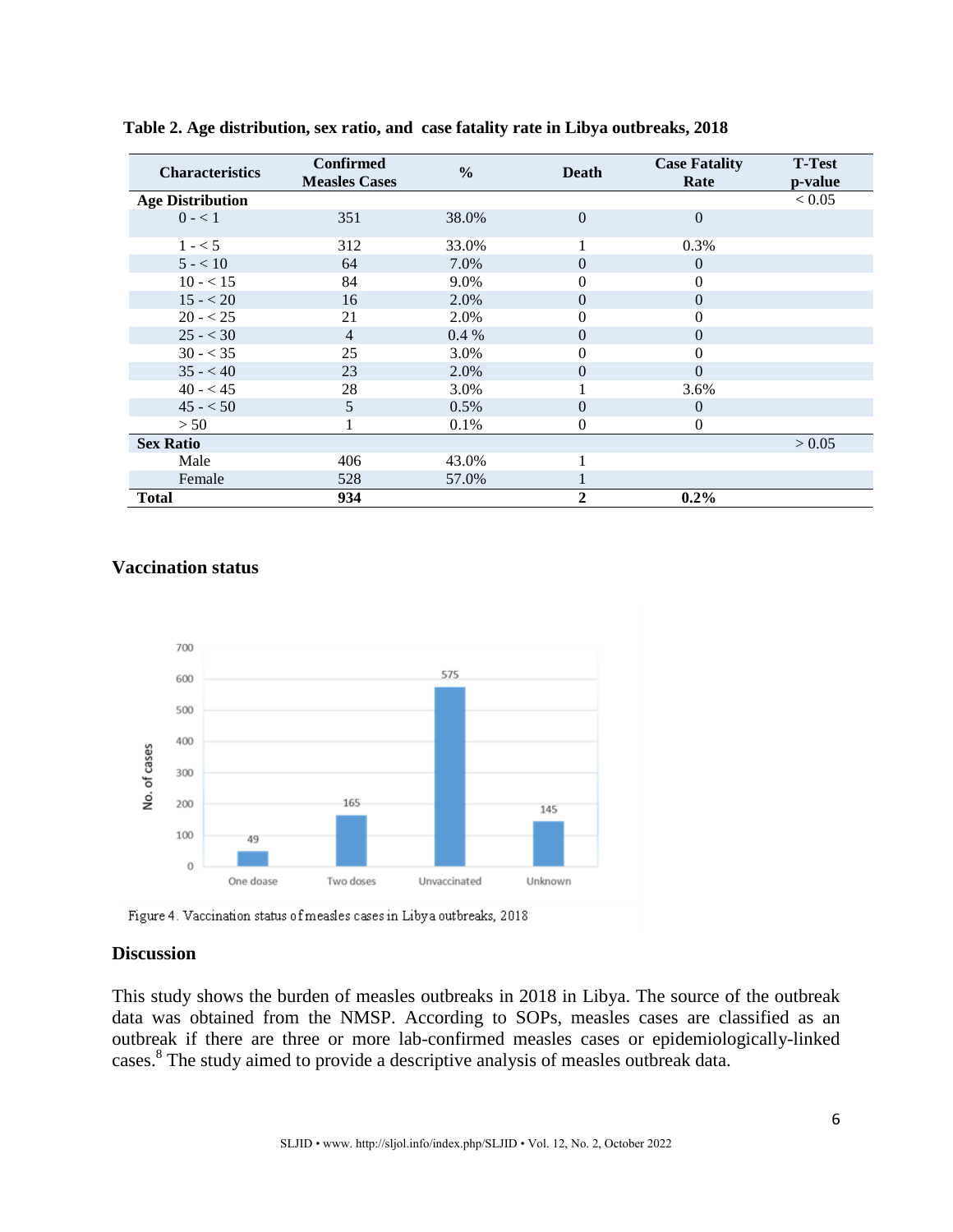The incidence in previous years was 1.4/million in 2017, 3.2/million in 2016, 9/million in 2015, 57/million in 2014, and 29/million in 2013.<sup>17</sup> In 2018, there were seven outbreaks with 934 confirmed measles cases detected in different areas in the country. The first outbreak erupted in the south, Algatroun, in April, then moved to the north causing hundreds of cases (Fig 3). The largest outbreaks were in Zliten, located in the north-west region, that infected 449 people and a second major outbreak in Benghazi, located in the north-east of the region, with 374 measles cases. The measles genotype sequence identified was B3 which was similar to the reference strain in the country.<sup>11,18</sup>

Measles has spread rapidly during the last few years, and the risk of the disease continues to increase for millions of people globally. The US reported its highest number of measles cases in the last 25 years.<sup>19</sup> The WHO European region reported approximately 90,000 measles cases in the first six months of 2019, which exceeds the total number of cases in 2018 (84 thousand) and is the highest in this decade. In 2017, WHO estimated 6.7 million measles cases and 110,000 measles-related deaths globally.19 The global cases are most likely to be higher as only 55% countries report measles cases. WHO is conducting a programme towards measles elimination that started in 2000, and decreased measles incidence by 66%, from 145 to 49 cases per million population during 2000-2018. However, the number of global measles cases increased by 167% compared with 2016, the highest measles burden since  $2011$ .<sup>20</sup>

The increase of incidence of measles in Libya is almost comparable with the global spread of the disease. The outbreaks began in April (spring) and peaked in June (summer) and remained high until the end of the year. This trend is unlike the seasonality of measles which is in late winter and early spring. The mortality rate in the outbreak was very low (2 deaths, 0.2%) which is less than the estimated mortality rate  $(142,300$  deaths, 1.5%) worldwide.<sup>20,21</sup> Most cases  $(38%)$  were found in the age group below one year, and 33% were between 1 to 5 years . The majority of measles cases (71%) were found in children aged < 5 years, and 87% were < 15 years. Measles had a low impact (13%) in those >15 years old which could be due to the national immunisation campaign conducted in 2005.<sup>22</sup>

The study showed that only 165 (18%) measles cases received two vaccination doses, and 49 (5%) received one dose, while 575 (62%) were unvaccinated. Many studies and measles elimination field guides clearly state that unvaccinated children are more vulnerable to be infected as shown with the current results.<sup>14, 23-25</sup>

Measles in children <one year occurs because the first dose of measles vaccine through the national vaccination programme is given at 12 months .<sup>26</sup> However, the official estimate of coverage for the first dose (97%) and second dose  $(96\%)^{27}$  needs to be reviewed since only 18% of the cases were fully vaccinated. Official coverage rates are based on monthly reports of vaccinated children and population estimates. The study found that only 18% of cases were fully vaccinated which could be attributed to the effectiveness of the vaccine. Thus, an independent survey for coverage of rate estimates, and of vaccine management assessment is crucial for identifying and strengthening the weak points of the immunisation programme.

The results of the study will be useful to implement supplementary immunisation activities for age groups with the highest infection rates. There is no doubt that the ongoing evaluation of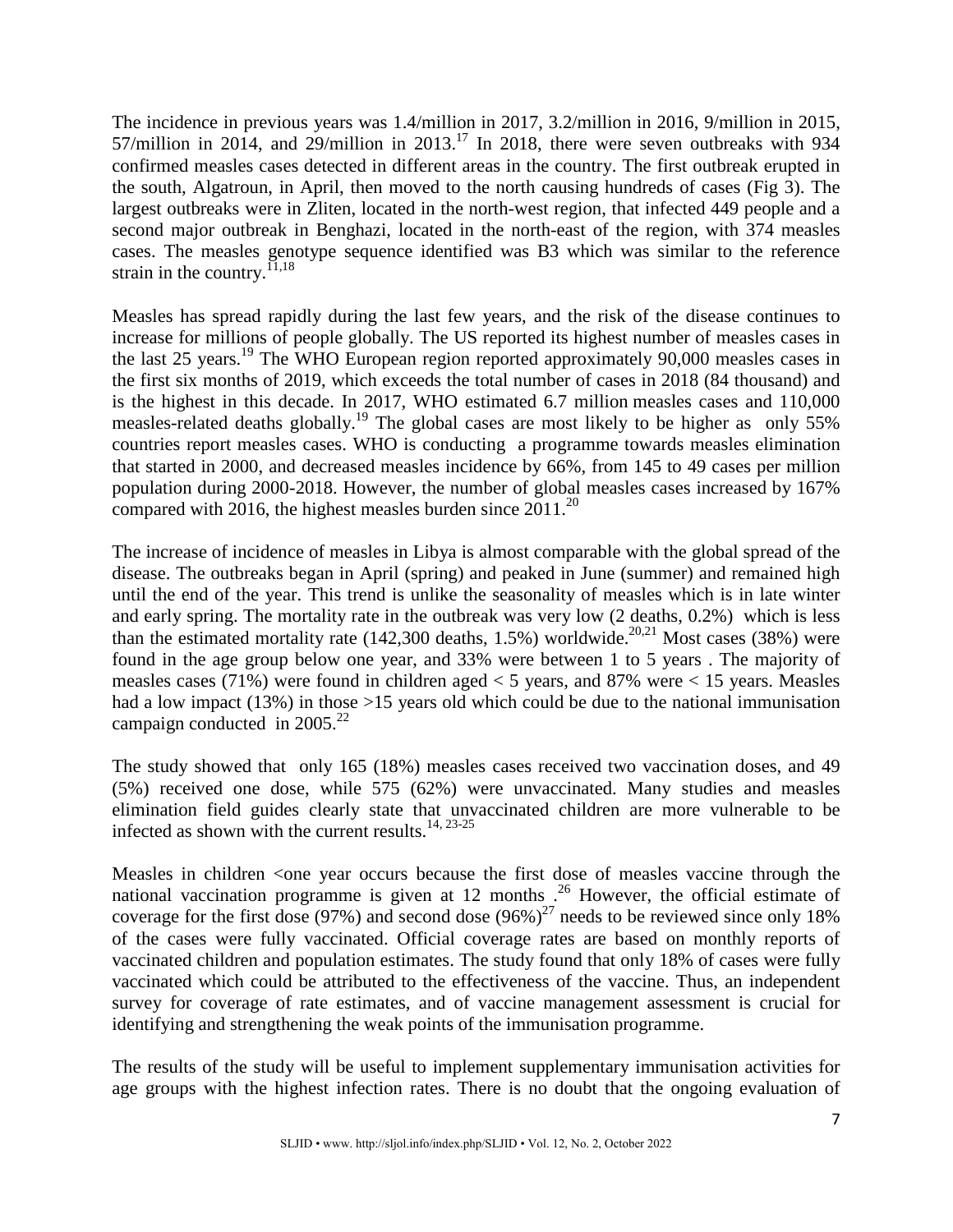surveillance and vaccination programmes are playing a crucial role in eliminating measles and achieve milestones towards the future eradication of measles.28

## **Conclusion**

Measles is a vaccine-preventable disease. The occurrence of seven measles outbreaks in one year could be attributed to a gap in the immunity building system. One-third of measles cases were below one year of age who are not targeted to be vaccinated since the vaccine is administered to children aged 12 and 18 months. This situation requires discussion to find a solution to strengthening immunity, whether by expanding routine vaccination to children less than one year or implementing supplementary immunisation activities. The independent calculation of measles vaccine coverage rate and assessment vaccine management is crucial to improving immunity building. The measles surveillance programme should be strengthened for early detection and initiation of preventive strategies to reduce transmission and achieve measles elimination.

# **Declarations**

Acknowledgement: We would express our gratitude to the focal point of the national measles surveillance program at the national center for disease control in Libya to consent and extract the required data to achieve this work. Funding: None

Conflict of Interest: There is no conflict of interest

Ethics statement: Consent for publication has been obtained and granted from Faculty of Health Science, Al Asmarya Islamic University

# **References**

- 1. Uddin MJ, Adhikary G, Ali MW, et al. Evaluation of impact of measles rubella campaign on vaccination coverage and routine immunization services in Bangladesh. *BMC Infectious Diseases*. 2016; 16(1):411. ?doi
- 2. World Health Organization. Global measles and rubella strategic plan : 2012-2020. WHO Library Cataloguing-in-Publication Data. 2012.
- 3. World Health Organization. Measles elimination poster 2020 Available from: *https://apps.who.int/iris/handle/10665/260503. Accessed on 5.02.2020*
- 4. Centers for Disease Control and Prevention. Measles Vaccination 2019 Available from: *https://www.cdc.gov/vaccines/vpd/measles/index.html. Accessed on 8.09.2019*
- *5.* Centers for Disease Control and Prevention. MMR and MMRV Vaccine Composition and Dosage 2019 Available from: *[https://www.cdc.gov/vaccines/vpd/mmr/hcp/about.html.](https://www.cdc.gov/vaccines/vpd/mmr/hcp/about.html)*
- *6.* Alkoshi S. Coverage rates of routine vaccinations and the potential reasons of low coverage for libyan children in 2017: a cross-sectional study. Al Asmarya Islamic University, Libya. 2018; 3(2):82-91. *No doi*
- 7. World Health Organization. WHO guidelines for epidemic preparedness and response to measles outbreaks. Geneva: World Health Organization, 1999.
- 8. National Centre for Disease Control. surveillance standard operating procedures for communicable disease surveillance and response (SOPs). National Measles Elimination Program, Surveillance and Rapid Response Administration, National Center for Disease Control (NCDC), Libya 2017.
- 9. Goodson JL. Global measles update. 2014.
- 10. Brown KE, Rota PA, Goodson JL, , et al. Genetic characterization of measles and rubella viruses detected through global measles and rubella elimination surveillance, 2016–2018. *Morbidity and Mortality Weekly Report.* 2019; 68(26):587. *No doi*